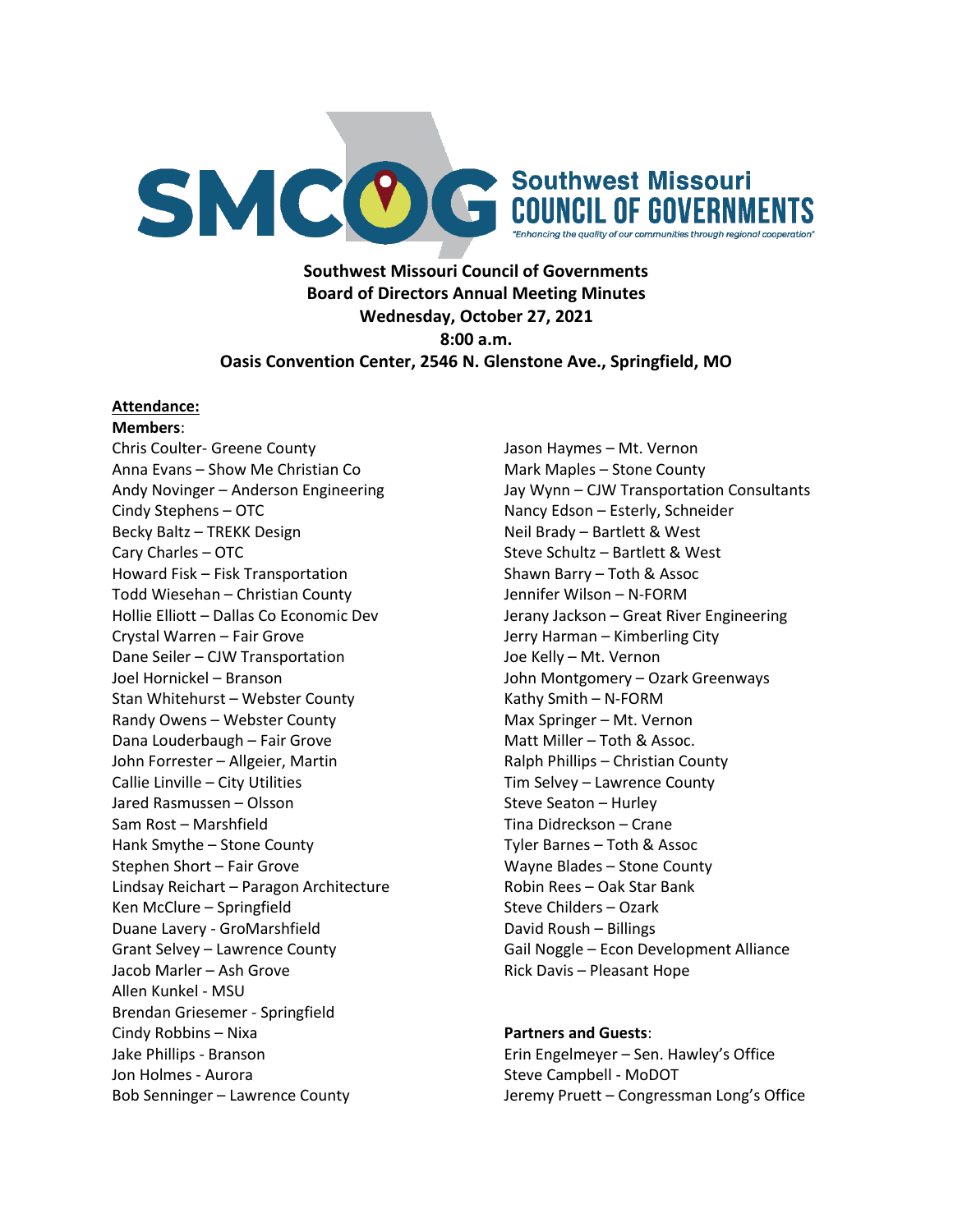Mike Ussery – Congressman Long's Office Stacy Reese – MoDot Stacy Burks – Red Cross Natasha Longpine - OTO Ron Seyl – MoDED Sara Fields - OTO Alex Cobb - SeniorAge Andy Schiller – MO DNR Drew Cannon – Congresswoman Vicki Hartzler Mary Rajek - MoDED Sonya Anderson – Sen. Blunt's Office Rob Hunt - MoDNR Theresa Sampaio – Mo DED Alice Wingo – CFO Ronda Burnett – MDC MO Rep Alex Riley

MO Rep Betsy Fogle MO Rep Bill Owen MO Rep Mike Stephens MO Rep Mitch Boggs

#### **Staff:**

Jason Ray Jane Hood Avery Knese Dorothy Wittorff-Sandgren Aishwarya Shrestha Thomas Cunningham Lexi Mason Courtney Pinkham Hanna Schinstock Ryan Smith

**Introductions** – Chris Coulter

**Annual Report** *–* Jason Ray

**Guest Speaker** - Treasurer Scott Fitzpatrick

# **Presentation of 2021 SMCOG Regional Leadership Award –** Jason Ray

Dana Louderbaugh was presented the SMCOG Regional Leadership Award for 2021

#### **Open Business Meeting**

Call to Order – Chris Coulter

Approval of October 27, 2021 Meeting Agenda—Chris Coulter *Cindy Stephens motioned, and Howard Fisk seconded to approve the October 27, 2021 Meeting Agenda. Motion Carried*.

Approval of August 25, 2021 Meeting Minutes— Chris Coulter *Steve Childers motioned, and Cindy Stephens seconded to approve the Minutes for the August 25, 2021 meeting. Motion Carried.*

#### **Legislative Reports**

#### **-Sonya Anderson** - Senator Blunt's Office

Prior to the summer recess the Senate passed the Infrastructure Bill which Senator Blunt was active in negotiating. It is currently in the House. Negotiations are continuing on the Appropriations Bill. Last week, passing by a unanimous voice vote was the State, Local, Tribal and Territorial Fiscal Recovery, Infrastructure, and Disaster Relief Flexibility Act. It allows local government and counties to use certain COVID relief funds for new categories of spending and makes changes to expenditure deadlines.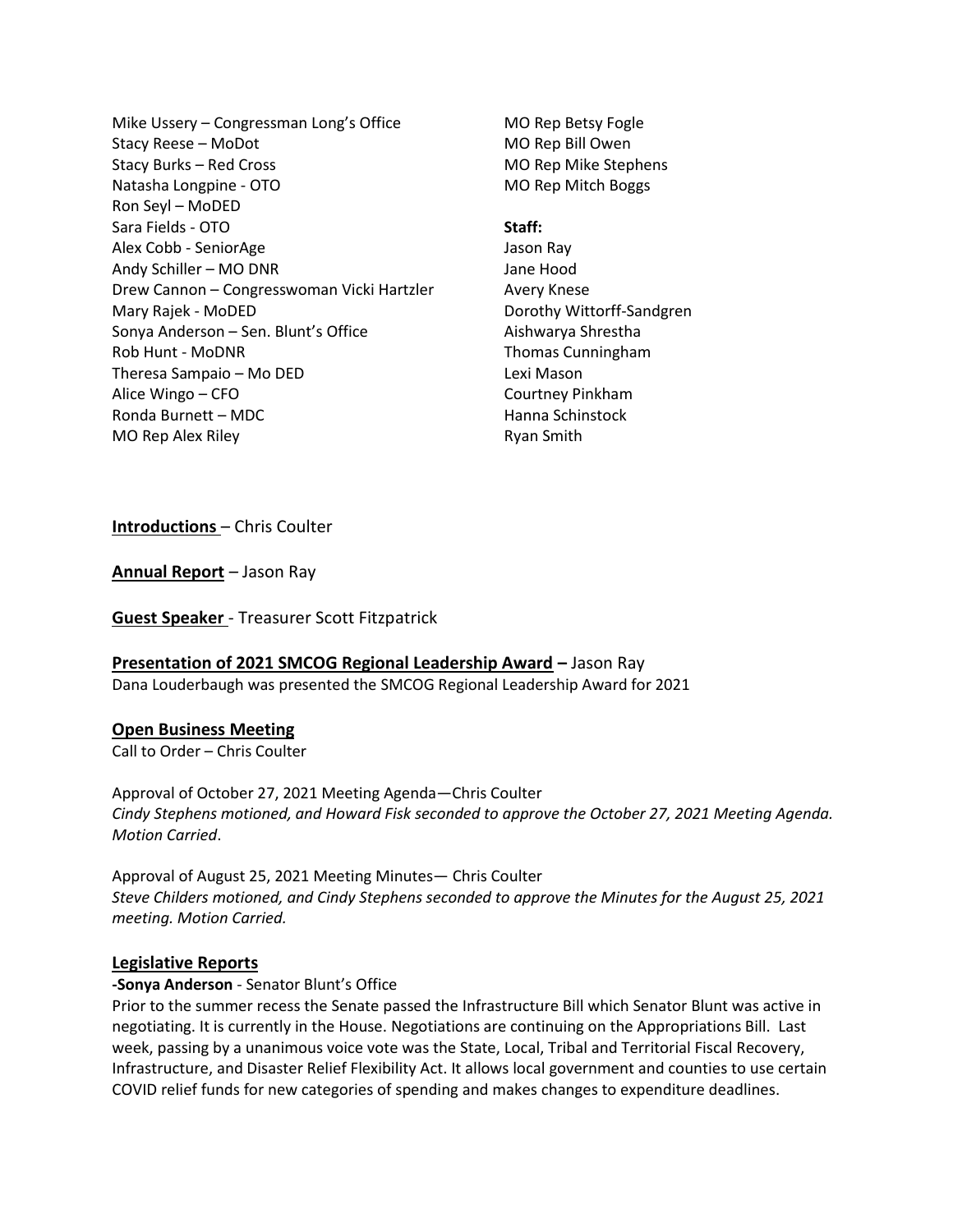#### **-Erin Engelmeyer –** Senator Hawley's Office

Senator Hawley joined Senator Tim Scott in co-sponsoring legislation that would keep the IRS from monitoring checking accounts of transactions of \$600 or more, which was part of the Build Back Better plan. Today, in a Senate Hearing, he is questioning Attorney General Garland regarding the FBI getting involved in local school board activities. The supply chain continues to be a problem, so he is introducing "Make in America, Sell in America Act." Another bill introduced is Big Tech Act.

Their phone number is 417-869-4433.

-**Mike Ussery** – Congressman Long's Office

He addressed the change in ARPA funds act and how it could be used. The Congressman introduced a bill regarding supply chain.

**-Drew Cannon –** Congresswoman Vicki Hartzler's Office

Congresswoman is concerned about the current Build Back Better bill. She is looking at sponsoring a companion bill to a Senate bill.

# **State Legislative Reports**

**-State Rep. District 134 –** Representative Alex Riley

They are not in session at the present time, however, there has been a lot of work regarding how to spend the covid funds, rural broadband, etc. This is also a redistricting year.

### **-State Rep. District 135 -** Betsy Fogle

She just finished her freshman year and serves on the State budget committee.

### **-State Rep. District 131 –** Representative Bill Owen

He sponsored the Land Bank Bill for Springfield this past session and came close to passing. It has received a lot of interest from other communities. He is now working with MML who is on board with it to help get it passed next session. A group started a couple of years ago called Restore Springfield was started to try to rebuild housing stock in Springfield.

#### -**State Rep. District 157 –** Representative Mitch Botts

Encouraged people to visit their representatives in Jefferson City. It does make a difference.

# **Business**

1. Fiscal Year 2021 Annual Report Approval (presented prior to meeting)– Jason Ray *Steve Childers motioned and Gail Noggle seconded to Approve the Fiscal Year 2021 Annual Report. Motion carried.*

2. Approve FY2021 4<sup>th</sup> Quarter Financial Report- Jason Ray

Jason reviewed the 4<sup>th</sup> Quarter Financial Report which was sent out prior to meeting. *Bob Senninger motioned and Steve Childers seconded to Approve the FY2021 4th Quarter Financial Report. Motion carried.* 

# **Partner Updates**

#### **-MO Dept of Transportation** – Steve Campbell

They are facing a large number of employees leaving and taking higher paying positions. This will be a challenge for MoDOT.

# **-Ozarks Transportation Organization (OTO)** – Sara Fields

Thankful that the MO Legislature passed the fuel tax. This will allow them to match federal highway funds. Their top priority is I-44. They also have 117 projects on their list that need to be funded.